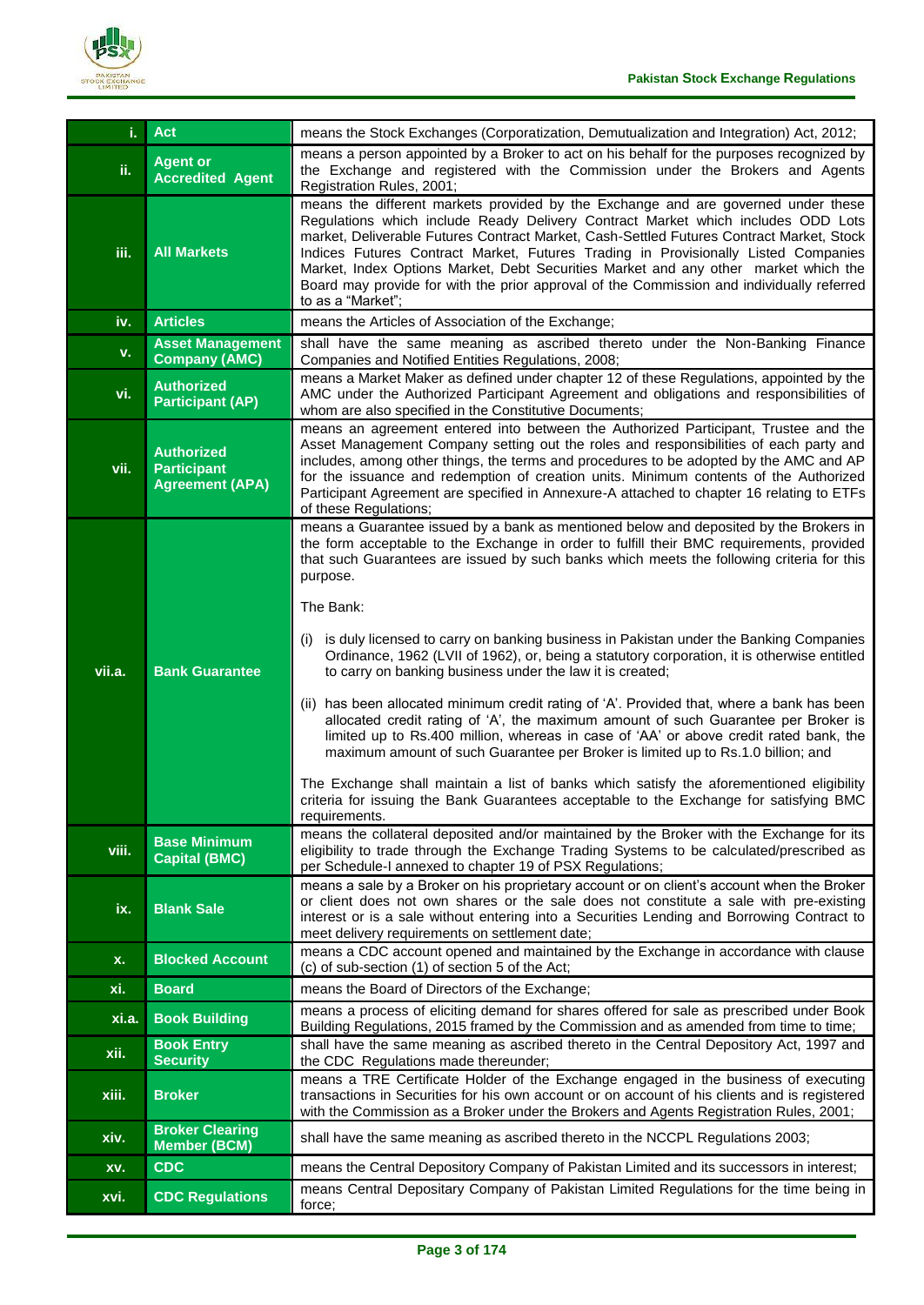

| xvii.    | <b>CDS</b>                                                             | means the Central Depository Systems established and operated by the CDC;                                                                                                                                                                                                                                                                                                                                                                                                                                                                                                                                                       |
|----------|------------------------------------------------------------------------|---------------------------------------------------------------------------------------------------------------------------------------------------------------------------------------------------------------------------------------------------------------------------------------------------------------------------------------------------------------------------------------------------------------------------------------------------------------------------------------------------------------------------------------------------------------------------------------------------------------------------------|
| xviii.   | <b>Central Depository</b>                                              | shall have the same meaning as ascribed thereto under the Securities and Exchange<br>Ordinance, 1969 (XVII of 1969);                                                                                                                                                                                                                                                                                                                                                                                                                                                                                                            |
| xix.     | <b>CHPF</b>                                                            | means the Clearing House Protection Fund of the Exchange governed and operated by the<br>Trustees of CHPF Trust under its Trust Deed and regulations, if any;                                                                                                                                                                                                                                                                                                                                                                                                                                                                   |
| XX.      | <b>Clearing Day</b>                                                    | means the clearing day fixed by the Exchange from time to time;                                                                                                                                                                                                                                                                                                                                                                                                                                                                                                                                                                 |
| xxi.     | <b>Clearing House</b>                                                  | means the Clearing House established and operated by the Exchange;                                                                                                                                                                                                                                                                                                                                                                                                                                                                                                                                                              |
| xxii.    | <b>Closing Price</b>                                                   | Closing Price: means the price determined as per methodology prescribed under Chapter<br>19 of PSX Regulations;                                                                                                                                                                                                                                                                                                                                                                                                                                                                                                                 |
| xxiii.   | <b>Commission</b>                                                      | means the Securities and Exchange Commission of Pakistan;                                                                                                                                                                                                                                                                                                                                                                                                                                                                                                                                                                       |
| xxiv.    | <b>Connected Person</b>                                                | means in relation to a natural person, a spouse, real, step or half sibling, lineal ascendant<br>or descendant of such person, a partner, promoter or substantial shareholder of an<br>undertaking, company or body corporate of which such person is also a partner, promoter,<br>substantial shareholder or any undertaking, company or body corporate in which such<br>person is a partner, promoter, substantial shareholder or director, in relation to a legal<br>person a Connected Person means an undertaking, company or body corporate which is a<br>holding, subsidiary or associated company of such legal person; |
| XXV.     | <b>Contract</b>                                                        | means standardized contract eligible for trading as a single or multiple thereof in the<br>respective Markets on the terms and conditions defined under the relevant chapters of<br>these Regulations as amended from time to time;                                                                                                                                                                                                                                                                                                                                                                                             |
| xxvi.    | <b>Corporate</b><br><b>Brokerage House</b>                             | means the TRE Certificate Holder being a private or a public company incorporated under<br>the Ordinance and registered as a Broker with the Commission;                                                                                                                                                                                                                                                                                                                                                                                                                                                                        |
| xxvii.   | <b>Corporatization</b>                                                 | means the conversion of the Exchange from a company limited by guarantee to a company<br>limited by shares;                                                                                                                                                                                                                                                                                                                                                                                                                                                                                                                     |
| xxviii.  | <b>CRO</b>                                                             | means Chief Regulatory Officer of the Exchange;                                                                                                                                                                                                                                                                                                                                                                                                                                                                                                                                                                                 |
| xxix.    | <b>Cross Trade</b>                                                     | means the trade executed either between the two clients of the same Broker or a client and<br>his Broker's proprietary account through the Trading Systems;                                                                                                                                                                                                                                                                                                                                                                                                                                                                     |
| XXX.     | <b>Debt Securities or</b><br><b>Debt Market</b><br><b>Securities</b>   | Include Corporate Debt Securities such as Term Finance Certificates (TFCs), SUKUK<br>Certificates Sharia Compliant Bonds, Registered Bonds, Corporate Bonds, Commercial<br>Papers, Participation Term Certificates (PTCs), collateralized Securities and all kinds of<br>debt instruments issued by any Pakistani or foreign company or corporation registered in<br>Pakistan;                                                                                                                                                                                                                                                  |
| xxxi.    | <b>Defaulter</b>                                                       | means a TRE Certificate Holder declared as a defaulter by the Exchange under<br>chapter 21 of these Regulations;                                                                                                                                                                                                                                                                                                                                                                                                                                                                                                                |
| xxxi.a.  | <b>Deliverable Futures</b><br><b>Contract Market</b>                   | means a market made available by the Exchange for trading in Deliverable Futures<br>Contracts as stipulated in Chapter 13 Governing Deliverable Futures Contract Market<br>Regulations;                                                                                                                                                                                                                                                                                                                                                                                                                                         |
| xxxii.   | <b>Demutualization</b><br><b>Regulations</b>                           | means Stock Exchanges (Corporatisation, Demutualization and Integration) Regulations,<br>2012 framed by the Commission under Section 23 of the Act;                                                                                                                                                                                                                                                                                                                                                                                                                                                                             |
| xxxiii.  | <b>Derivative</b><br><b>Contracts</b>                                  | means Deliverable Futures Contract, Cash Settled Futures Contract, Stock Index Futures<br>Contract and Index Options Contract;                                                                                                                                                                                                                                                                                                                                                                                                                                                                                                  |
| xxxiv.   | <b>Downtick</b>                                                        | means the price of a security below the last executed price of that security transacted<br>through the Exchange Trading System;                                                                                                                                                                                                                                                                                                                                                                                                                                                                                                 |
| XXXV.    | <b>ETF</b>                                                             | means Exchange Traded Fund, which is a listed index-tracking open-ended fund structured<br>as a Collective Investment Scheme. The primary objective of the ETF is to mimic the return<br>of a particular benchmark index by investing substantially all of its assets in the constitution<br>securities of the Benchmark Index. ETF issues and redeems creation units in kind through<br>APs only;                                                                                                                                                                                                                              |
| xxxvi.   | <b>ETF Unit</b>                                                        | means a unit of open-ended scheme that tracks a benchmark index and is listed on the<br>stock exchange and may be traded like any other share on the stock exchange;                                                                                                                                                                                                                                                                                                                                                                                                                                                            |
| xxxvii.  | <b>Exchange</b>                                                        | means the Pakistan Stock Exchange Limited including, where the context so permits,<br>Board, any committee, sub-committee, employee or officer to whom any function of the<br>Pakistan Stock Exchange Limited may for the time delegated;                                                                                                                                                                                                                                                                                                                                                                                       |
| xxxviii. | <b>Exchange Trading</b><br><b>Systems or</b><br><b>Trading Systems</b> | means the Karachi Automated Trading System (KATS), Bonds Automated Trading System<br>(BATS) and any other electronic trading system established from time to time which also<br>include its allied computer applications and software established by the Exchange from<br>time to time;                                                                                                                                                                                                                                                                                                                                         |
| xxxix.   | <b>Exposure</b>                                                        | means at any point in time, security-wise and client-wise cumulative net unsettled amount<br>of purchases and sales, of a Broker (including proprietary trades) under each Markets<br>determined in accordance with NCCPL Regulations;                                                                                                                                                                                                                                                                                                                                                                                          |
| xl.      | <b>Free-Float</b>                                                      | means the number of ordinary shares readily available for trading through the Exchange<br>which comprises of all outstanding ordinary shares excluding the shares held by the<br>following categories/persons:                                                                                                                                                                                                                                                                                                                                                                                                                  |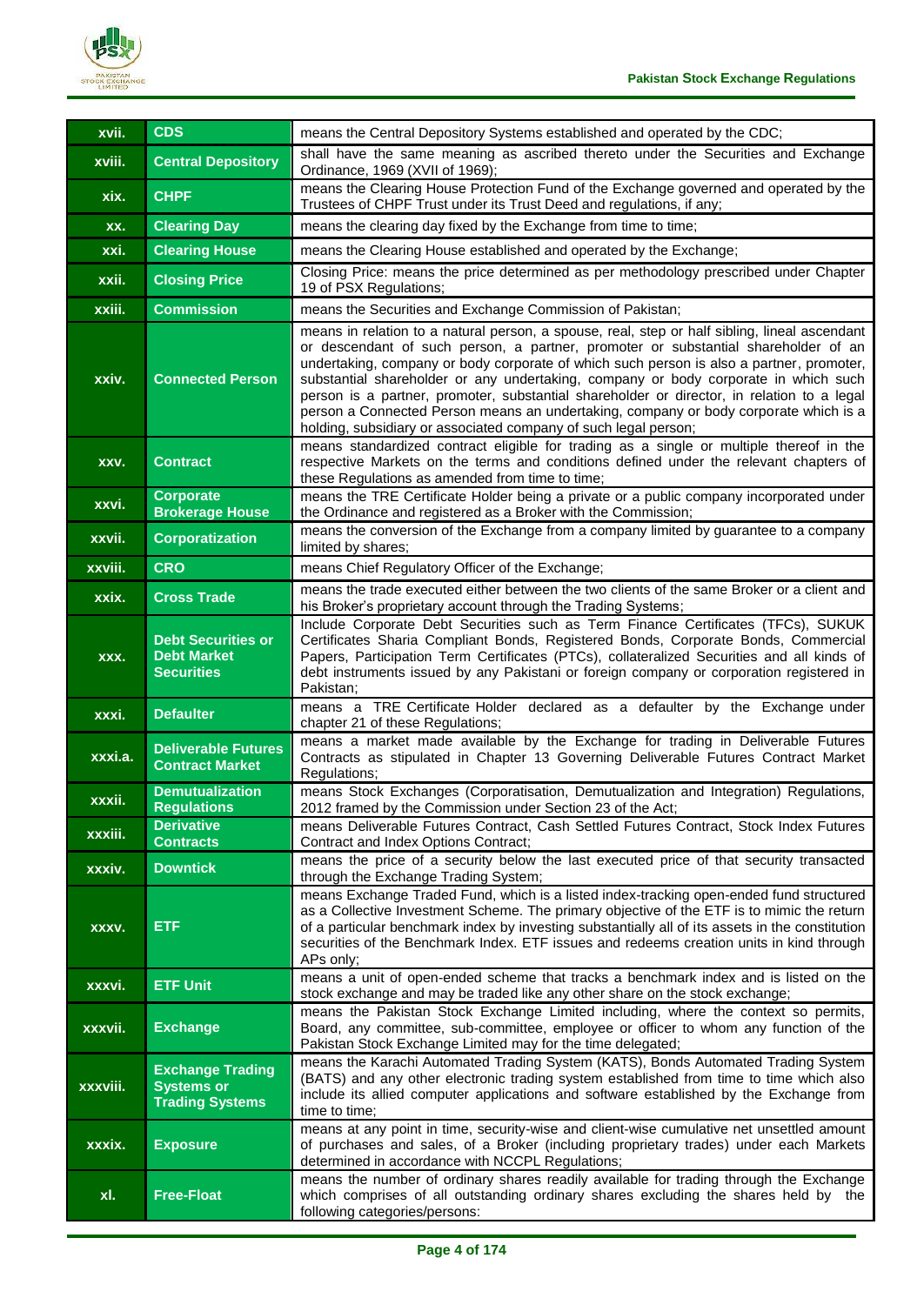

|         |                                                                                               | (a) For Book-entry Security:                                                                                                                                                                                                                                                                                                                                                                                                                                                                                                                 |
|---------|-----------------------------------------------------------------------------------------------|----------------------------------------------------------------------------------------------------------------------------------------------------------------------------------------------------------------------------------------------------------------------------------------------------------------------------------------------------------------------------------------------------------------------------------------------------------------------------------------------------------------------------------------------|
|         |                                                                                               | (i)<br>Government holdings;                                                                                                                                                                                                                                                                                                                                                                                                                                                                                                                  |
|         |                                                                                               | Directors and sponsors;<br>(ii)                                                                                                                                                                                                                                                                                                                                                                                                                                                                                                              |
|         |                                                                                               | In physical form;<br>(iii)                                                                                                                                                                                                                                                                                                                                                                                                                                                                                                                   |
|         |                                                                                               | Associate companies:<br>(iv)                                                                                                                                                                                                                                                                                                                                                                                                                                                                                                                 |
|         |                                                                                               | Employee Share Schemes and not available for trading by employees;<br>(v)                                                                                                                                                                                                                                                                                                                                                                                                                                                                    |
|         |                                                                                               | (vi) Strategic investors or any other category that are barred from selling at the review<br>date.                                                                                                                                                                                                                                                                                                                                                                                                                                           |
|         |                                                                                               | (b) For physical form Security:                                                                                                                                                                                                                                                                                                                                                                                                                                                                                                              |
|         |                                                                                               | Free-Float may be all physical shares excluding those issued to the Government,<br>directors, sponsors, associate companies, employees under Employee Shares<br>Schemes and not available for trading by employees and strategic investors, who are<br>barred from selling at the review date.                                                                                                                                                                                                                                               |
|         |                                                                                               | Free-Float of each Security allowed for trading shall be reviewed every six months and<br>shall be disclosed to the public. However, in case of disinvestment by sponsors or<br>public, Free-Float may be reviewed earlier by the Exchange;                                                                                                                                                                                                                                                                                                  |
| xli.    | <b>Futures Trading in</b><br><b>Provisionally</b><br><b>Listed Companies</b><br><b>Market</b> | means a market as envisaged under chapter 11 of these Regulations;                                                                                                                                                                                                                                                                                                                                                                                                                                                                           |
| xli.a.  | <b>Haircut</b>                                                                                | means the percentage rates on which the eligible forms of collaterals are discounted for<br>valuation purpose;                                                                                                                                                                                                                                                                                                                                                                                                                               |
| xlii.   | <b>House Account</b>                                                                          | means the house account as defined and prescribed under the CDC Regulations as<br>amended from time to time;                                                                                                                                                                                                                                                                                                                                                                                                                                 |
| xlii.a. | <b>Impact Cost (IC)</b>                                                                       | represents the amount of adverse price movement in fulfilling an order size of Rs.500,000/-<br>or any other amount as prescribed by the NCCPL with the prior approval of the<br>Commission, during the last six months. The IC is calculated on a real time basis and is<br>adjusted for every change in the order book due to an order size of Rs.500,000/- or any<br>other amount prescribed in the above manner;                                                                                                                          |
| xlii.b. | <b>Index Options</b><br><b>Market</b>                                                         | means a Market made available by the Exchange for trading in Option Contracts as<br>stipulated in Chapter 15 of the PSX Regulations;                                                                                                                                                                                                                                                                                                                                                                                                         |
| xliii.  | <b>Initial Shareholder</b>                                                                    | means the legal owner of the shares of the Exchange on the date of Corporatization, as<br>defined under the Act;                                                                                                                                                                                                                                                                                                                                                                                                                             |
| xliv.   | <b>Initial TRE</b><br><b>Certificate Holder</b>                                               | means any person who has been issued a TRE Certificate under section 5(1) (e) of the Act;                                                                                                                                                                                                                                                                                                                                                                                                                                                    |
| xlv.    | <b>Investor</b>                                                                               | means a person trading in the Securities on the Exchange Trading Systems through a<br>Broker under the terms and conditions specified in these Regulations;                                                                                                                                                                                                                                                                                                                                                                                  |
| xlvi.   | <b>IPF</b>                                                                                    | means the Investors Protection Fund of the Exchange governed and operated by the<br>Trustees of IPF Trust under its Trust Deed and these Regulations;                                                                                                                                                                                                                                                                                                                                                                                        |
| xlvi.a. | <b>Issuer</b>                                                                                 | shall mean a public limited Company or a body corporate that has issued or intends to<br>issue securities to the General Public under section 57 or 120 of the Ordinance;                                                                                                                                                                                                                                                                                                                                                                    |
| xlvii.  |                                                                                               | <b>Deleted</b>                                                                                                                                                                                                                                                                                                                                                                                                                                                                                                                               |
| xlviii. | <b>Leveraged Market</b>                                                                       | means the market for offering any of the Leverage Market Contracts as defined under the<br>Securities (Leveraged Markets and Pledging) Rules, 2011;                                                                                                                                                                                                                                                                                                                                                                                          |
| xlix.   | <b>Listed Company</b>                                                                         | means a company or a body corporate whose securities are listed at the Exchange and<br>include a provisionally listed company under these Regulations;                                                                                                                                                                                                                                                                                                                                                                                       |
| xlix.a. | <b>Margin Eligible</b><br><b>Security</b>                                                     | shall have the same meaning as ascribed thereto in the NCCPL Regulations;                                                                                                                                                                                                                                                                                                                                                                                                                                                                    |
| ī.      | <b>Mark-to-Market</b><br><b>Loss or MtM Loss</b>                                              | means an amount payable by a Broker at any point in time during a trading day on account<br>of trades executed on behalf of its clients, as well as its proprietary unsettled position in any<br>security, to the Clearing House or NCCPL due to the difference between the Transaction<br>Price, on trade to trade basis, of the unsettled position in each security and the Closing<br>Price of that security.                                                                                                                             |
|         |                                                                                               | In the case of Index Options Contracts, Mark to Market Loss shall mean an amount<br>payable by a Broker at any point in time during a trading day on account of unsettled short<br>positions of its clients, as well as its proprietary unsettled short positions in Options<br>Contracts as Option Writer and/or Option Seller, due to the difference between the Exercise<br>Price of the Option Contract and the corresponding Daily Settlement Price determined in<br>accordance with the Regulations Governing Index Options Contracts; |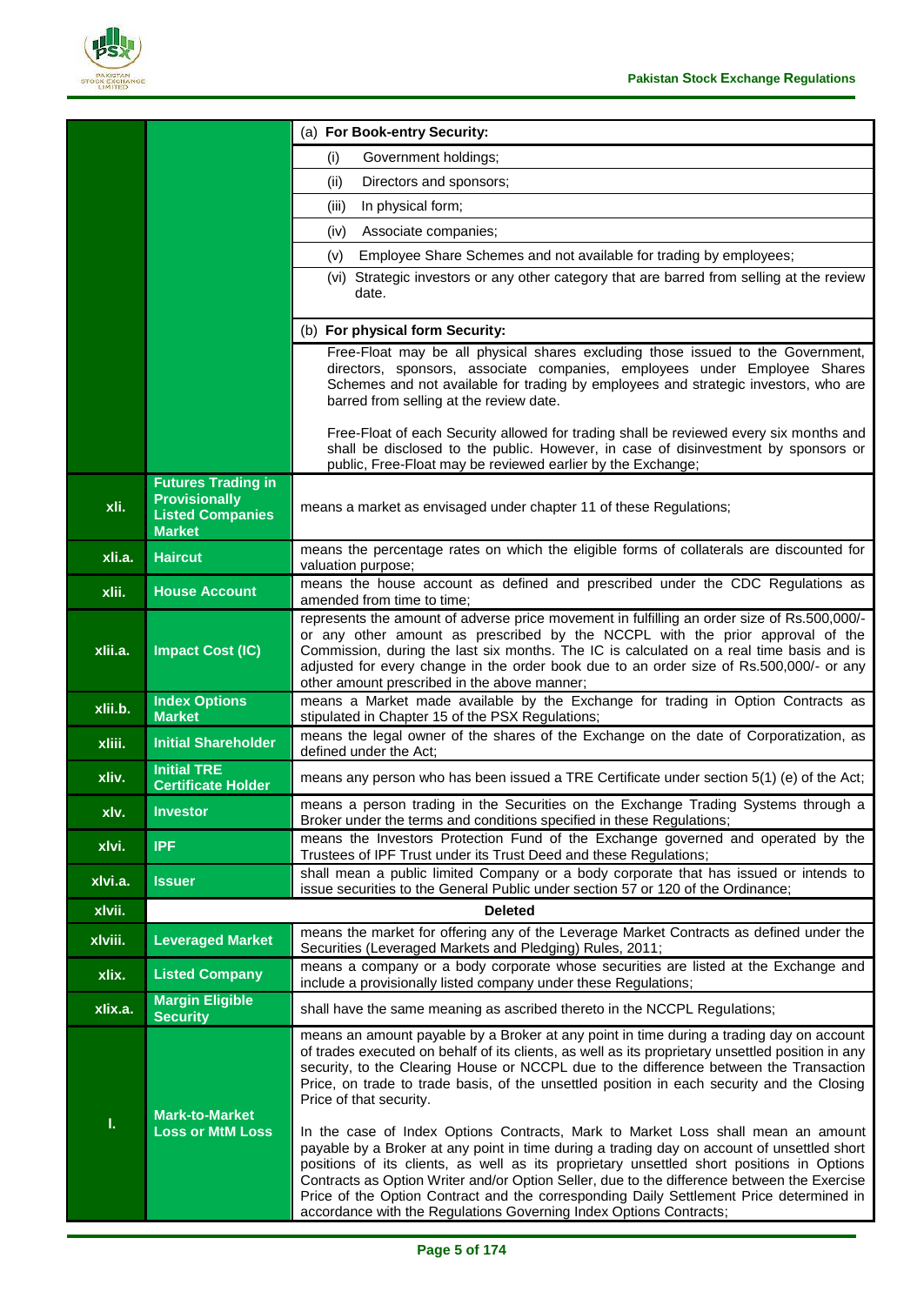

| li.     | <b>Mark-to-Market</b><br><b>Profit or MtM Profit</b>                        | means amount receivable by a Broker at the end of each day on account of contracts<br>executed on behalf of its clients, as well as its proprietary unsettled position in any security,<br>from Clearing House or NCCPL due to the difference between Transaction Price, on trade<br>to trade basis, of the unsettled position in each security and the Daily Settlement Price of<br>that Security.<br>In the case of Index Options Contracts, Mark to Mark Profit shall mean an amount<br>receivable by a Broker at any point in time during a trading day on account of Option<br>Contracts purchased on behalf of its clients, as well as its proprietary buy positions in the<br>Option Contracts as an Option holder/ buyer, due to the difference between the Exercise<br>Price of the Option Contract and the corresponding Daily Settlement Price determined in<br>accordance with these Regulations governing Index Option Contracts; |
|---------|-----------------------------------------------------------------------------|------------------------------------------------------------------------------------------------------------------------------------------------------------------------------------------------------------------------------------------------------------------------------------------------------------------------------------------------------------------------------------------------------------------------------------------------------------------------------------------------------------------------------------------------------------------------------------------------------------------------------------------------------------------------------------------------------------------------------------------------------------------------------------------------------------------------------------------------------------------------------------------------------------------------------------------------|
| lii.    | <b>NCCPL</b>                                                                | means the National Clearing Company of Pakistan Limited;                                                                                                                                                                                                                                                                                                                                                                                                                                                                                                                                                                                                                                                                                                                                                                                                                                                                                       |
| liii.   | <b>NCCPL</b><br><b>Regulations</b>                                          | means the Regulations framed by NCCPL from time to time with regard to its<br>functions and operations of NCSS;                                                                                                                                                                                                                                                                                                                                                                                                                                                                                                                                                                                                                                                                                                                                                                                                                                |
| liv.    | <b>NCSS</b>                                                                 | means the National Clearing and Settlement System of the NCCPL established and<br>operated by NCCPL under NCCPL Regulations and NCSS Procedures made thereunder;                                                                                                                                                                                                                                                                                                                                                                                                                                                                                                                                                                                                                                                                                                                                                                               |
| Iv.     | <b>Negotiated Deal</b>                                                      | means a deal which has been negotiated between two parties outside the Exchange<br>Trading Systems and reported through the interface provided by the Exchange, which may<br>also be called as an Off Market Transaction;                                                                                                                                                                                                                                                                                                                                                                                                                                                                                                                                                                                                                                                                                                                      |
| Ivi.    | <b>Non-Broker</b><br><b>Clearing Member</b>                                 | shall have the same meaning as ascribed thereto in the NCCPL Regulations;                                                                                                                                                                                                                                                                                                                                                                                                                                                                                                                                                                                                                                                                                                                                                                                                                                                                      |
| Ivii.   | <b>Ordinance</b>                                                            | means the Companies Ordinance, 1984 (XLVII of 1984);                                                                                                                                                                                                                                                                                                                                                                                                                                                                                                                                                                                                                                                                                                                                                                                                                                                                                           |
| Iviii.  | <b>PMEX</b>                                                                 | means the Pakistan Mercantile Exchange Limited;                                                                                                                                                                                                                                                                                                                                                                                                                                                                                                                                                                                                                                                                                                                                                                                                                                                                                                |
| lix.    | <b>Prescribed</b>                                                           | means as prescribed under these Regulations or any authority thereof;                                                                                                                                                                                                                                                                                                                                                                                                                                                                                                                                                                                                                                                                                                                                                                                                                                                                          |
| lix.a.  | <b>Pre-Trade Margin</b>                                                     | mean the initial margin payable in advance by a Broker at order entry level in the Exchange<br>Trading System;                                                                                                                                                                                                                                                                                                                                                                                                                                                                                                                                                                                                                                                                                                                                                                                                                                 |
| lx.     | <b>Provisionally</b><br><b>Listed Company</b>                               | means companies whose shares are provisionally listed on the Exchange under these<br>Regulations subject to the final clearance by the Exchange;                                                                                                                                                                                                                                                                                                                                                                                                                                                                                                                                                                                                                                                                                                                                                                                               |
| Ix.a.   | <b>PSX Shareholder</b>                                                      | means the legal owner of the shares of the Exchange at any time;                                                                                                                                                                                                                                                                                                                                                                                                                                                                                                                                                                                                                                                                                                                                                                                                                                                                               |
| Ixi.    | <b>Ready Delivery</b><br><b>Contract Market</b>                             | means a market where Ready Delivery Contracts are traded;                                                                                                                                                                                                                                                                                                                                                                                                                                                                                                                                                                                                                                                                                                                                                                                                                                                                                      |
| Ixii.   | <b>Ready Delivery</b><br><b>Contract or Ready</b><br><b>Market Contract</b> | means trade/ transaction in a Security executed between a buyer and a seller in the Ready<br>Delivery Contract Market or Odd Lots Market established under these Regulations and<br>ready for settlement either on T+1 or T+2 Settlement Day as specified by the Exchange<br>and shall not include Derivative Contracts;                                                                                                                                                                                                                                                                                                                                                                                                                                                                                                                                                                                                                       |
| Ixiii.  | <b>Regulatory Affairs</b><br><b>Committee (RAC)</b>                         | means a committee constituted by the Board with prior approval of the Commission;                                                                                                                                                                                                                                                                                                                                                                                                                                                                                                                                                                                                                                                                                                                                                                                                                                                              |
| Ixiv.   | <b>Regulatory Affairs</b><br><b>Department (RAD)</b>                        | means a department/division of the Exchange dealing with the regulatory functions of the<br>Exchanges;                                                                                                                                                                                                                                                                                                                                                                                                                                                                                                                                                                                                                                                                                                                                                                                                                                         |
| Ixv.    | <b>SECP Rules/</b><br><b>Regulations</b>                                    | means and include all the regulations, notifications, SROs and circulars issued by the<br>Commission from time to time;                                                                                                                                                                                                                                                                                                                                                                                                                                                                                                                                                                                                                                                                                                                                                                                                                        |
| Ixvi.   | <b>Securities</b><br><b>Ordinance</b>                                       | means the Securities & Exchange Ordinance, 1969 (XVII of 1969);                                                                                                                                                                                                                                                                                                                                                                                                                                                                                                                                                                                                                                                                                                                                                                                                                                                                                |
| Ixvii.  | <b>Securities Rules</b>                                                     | means the rules framed under the Securities Ordinance by the Commission;                                                                                                                                                                                                                                                                                                                                                                                                                                                                                                                                                                                                                                                                                                                                                                                                                                                                       |
| Ixviii. | <b>Listed Security</b>                                                      | includes any security as defined under the Securities Ordinance and which is accepted for<br>listing on the Exchange in accordance with these Regulations;                                                                                                                                                                                                                                                                                                                                                                                                                                                                                                                                                                                                                                                                                                                                                                                     |
| Ixix.   | <b>Short Sale</b>                                                           | means a sale by a Broker, on his Proprietary Account or on Client's Account, not owning<br>securities at the time of sale or the sale without constituting a Pre-Existing Interest, but<br>having SLB Contract executed through SLB Market at NCCPL in accordance with its<br>Regulations / Procedures to meet delivery requirements on the settlement date;                                                                                                                                                                                                                                                                                                                                                                                                                                                                                                                                                                                   |
| Ixx.    | <b>SIFC</b>                                                                 | means Stock Index Futures Contract executed through the Trading Systems of the<br>Exchange;                                                                                                                                                                                                                                                                                                                                                                                                                                                                                                                                                                                                                                                                                                                                                                                                                                                    |
| Ixxi.   | <b>SLB Contract</b>                                                         | means the Securities Lending and Borrowing Contract executed through NCSS as ascribed<br>thereto in the NCCPL Regulations;                                                                                                                                                                                                                                                                                                                                                                                                                                                                                                                                                                                                                                                                                                                                                                                                                     |
| Ixxii.  | <b>SLB Market</b>                                                           | shall have the same meaning as ascribed thereto in the NCCPL Regulations in respect of<br>SLB Market;                                                                                                                                                                                                                                                                                                                                                                                                                                                                                                                                                                                                                                                                                                                                                                                                                                          |
| Ixxiii. | <b>SLB Transactions</b>                                                     | have the same meaning as provided under the NCCPL Regulations;                                                                                                                                                                                                                                                                                                                                                                                                                                                                                                                                                                                                                                                                                                                                                                                                                                                                                 |